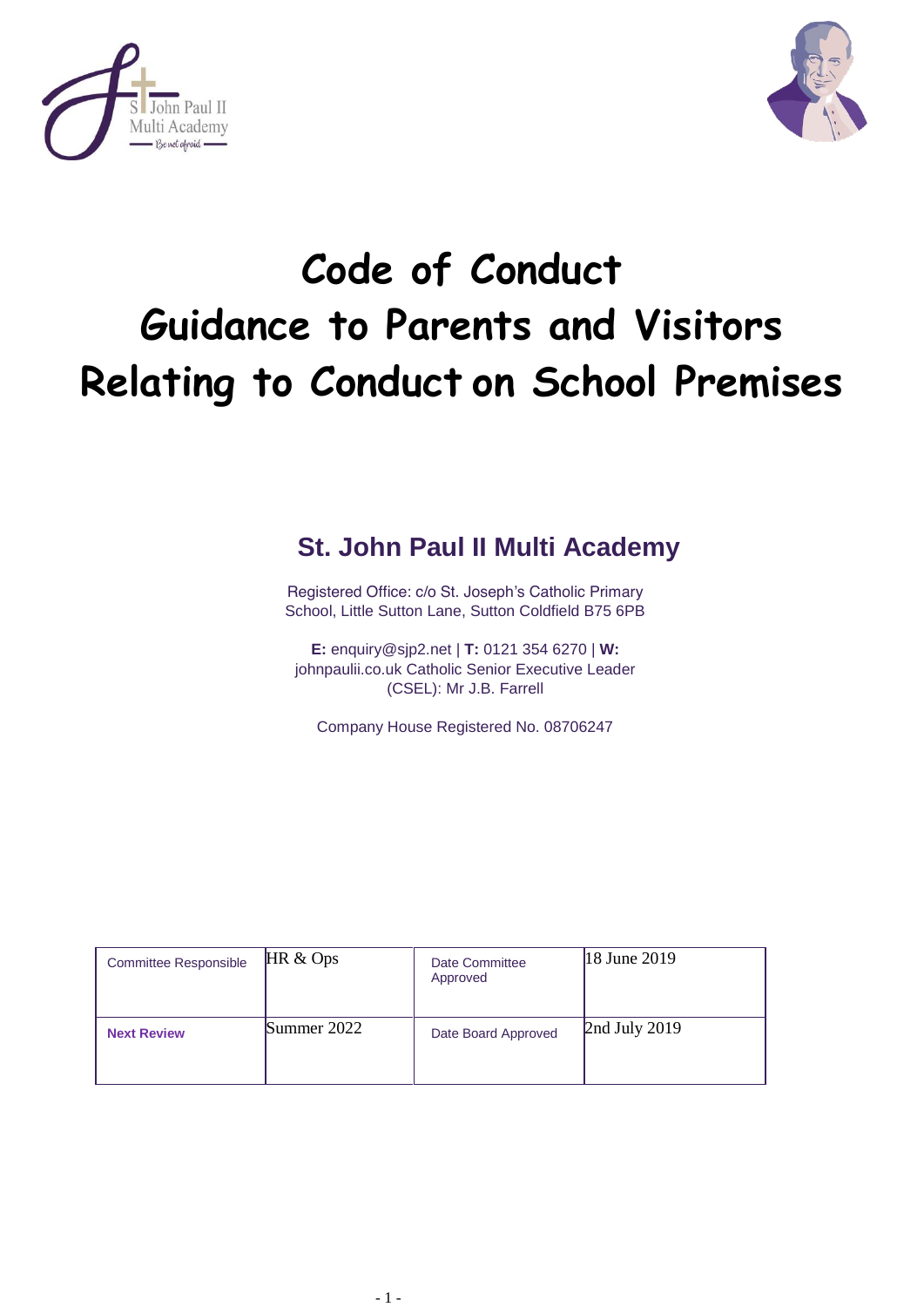



St John Paul II Multi-Academy is an open and inclusive Catholic community that welcomes close working partnerships with all in the community. The Academy provides a safe, happy and stimulating Catholic environment for all its learners. In all schools of our Academy, there is an expectation for all pupils, staff and visitors to demonstrate mutual respect, rooted in gospel values. Therefore, the Academy will respond to any behaviours it reasonably believes adversely affects its safe and caring learning environment and/or puts their own or others' physical or emotional wellbeing at risk.

### *What you can expect of us, and what we expect of you*

All Academy staff will:

- Treat visitors to any school site with respect to which they are entitled;
- Ensure that visitors to any school site are supervised, where necessary;
- Check the identity of contractors, workers and other visitors to the school sites, as necessary;
- Act in accordance with the Academy's Safeguarding Policy (see the individual school's website); and
- Do all that they reasonably can to ensure that all school sites in our Academy are safe and welcoming learning and working environments.

All visitors to our Academy, and when interacting with our pupils and staff, are expected to behave calmly, politely and respectfully. This means that visitors must:

- treat our school population, environment and property with respect;
- follow our school rules, protocols and any instructions given by school staff;
- report anything that puts anyone on our site at risk to a member of our staff;
- accept that they are responsible for their child's behaviour and safety, whilst the child is in their care, even when they are on our school premises.

#### **How the Academy will respond to behaviour that is unacceptable**

This guidance was drawn up using the 'Advice on school security: Access to, and barring of individuals from, school premises' (For local authorities, school leaders and school staff) DfE December 2012:

**Public Order Act 1986** (Criminal conduct / police remit)

# **Section 4 "Threatening behaviour"**

A person fears that violence or threat of violence is likely to be provoked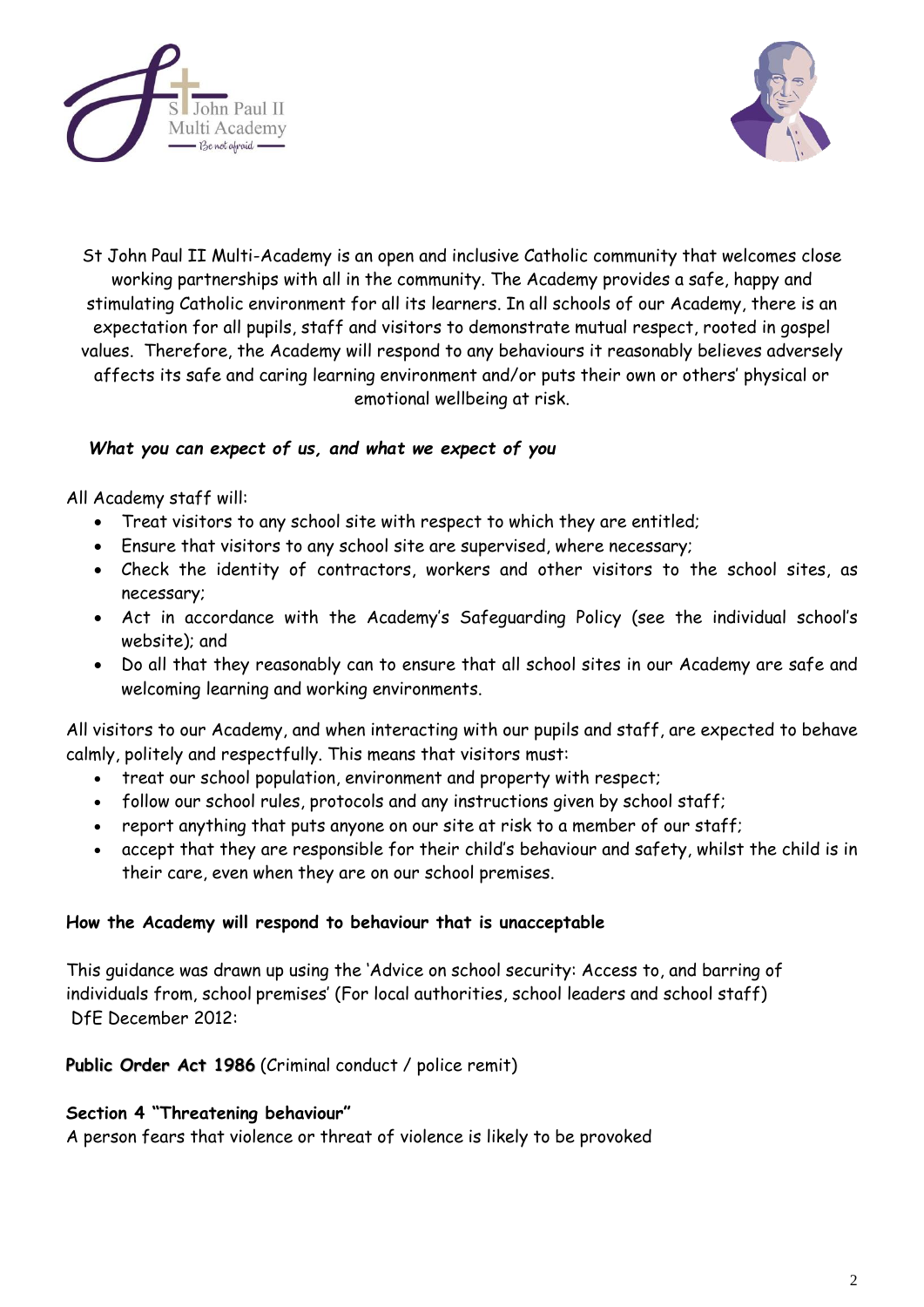# **Section 5 "Disorderly conduct"** (paraphrased)

Verbal abuse, threatening abusive or insulting words or behaviour or any disorderly behaviour whereby a person is caused alarm harassment or distress

# **Section 547 of the Education Act 1996**

Section 547 of the Education Act 1996 makes it a criminal offence for a person who is on school premises without lawful authority to cause or permit a nuisance or disturbance. Therefore, trespassing on the premises does not constitute the offence in itself. In the context of an abusive parent, this means that a parent would probably need to have been barred from the premises, or to have accessed the premises in a way that exceeds their 'implied licence' (see DfE document), before a section 547 offence could be committed. The parent would then also have to cause or permit a nuisance or disturbance to commit a section 547 offence. If there are reasonable grounds for suspecting that someone has committed an offence under section 547 then the offender can be removed from the school. The removal may be effected by a police officer or a person authorised by the "appropriate authority".

- All members of the school community have a right to expect that their school is a safe place in which to work and learn.
- Violence, threatening behaviour and abuse against school staff or other members of the school community will not be tolerated the aim being to achieve zero tolerance of such behaviour within all settings in the school.
	- Where such behaviour does occur, action will be taken to deal with the person or persons concerned.

# **Behaviour**

Types of behaviour that are considered serious and unacceptable and will not be tolerated: • shouting at members of the school staff, parents or children either in person or over the telephone;

- physically intimidating a member of staff, parent or child e.g. standing very close to her/him
- the use of aggressive hand gestures;
- threatening behaviour;
- shaking or holding a fist towards another person;
- swearing;
- using abusive/ offensive language
- pushing; hitting, e.g. slapping, punching and kicking;
- spitting;
- racist, sexist, homophobic or transgender comments;
- breaching the school's security procedures.

This is not an exhaustive list but seeks to provide illustrations of such behaviour. Unacceptable behaviour may result in the Local Governing Board and the police being informed of the incident.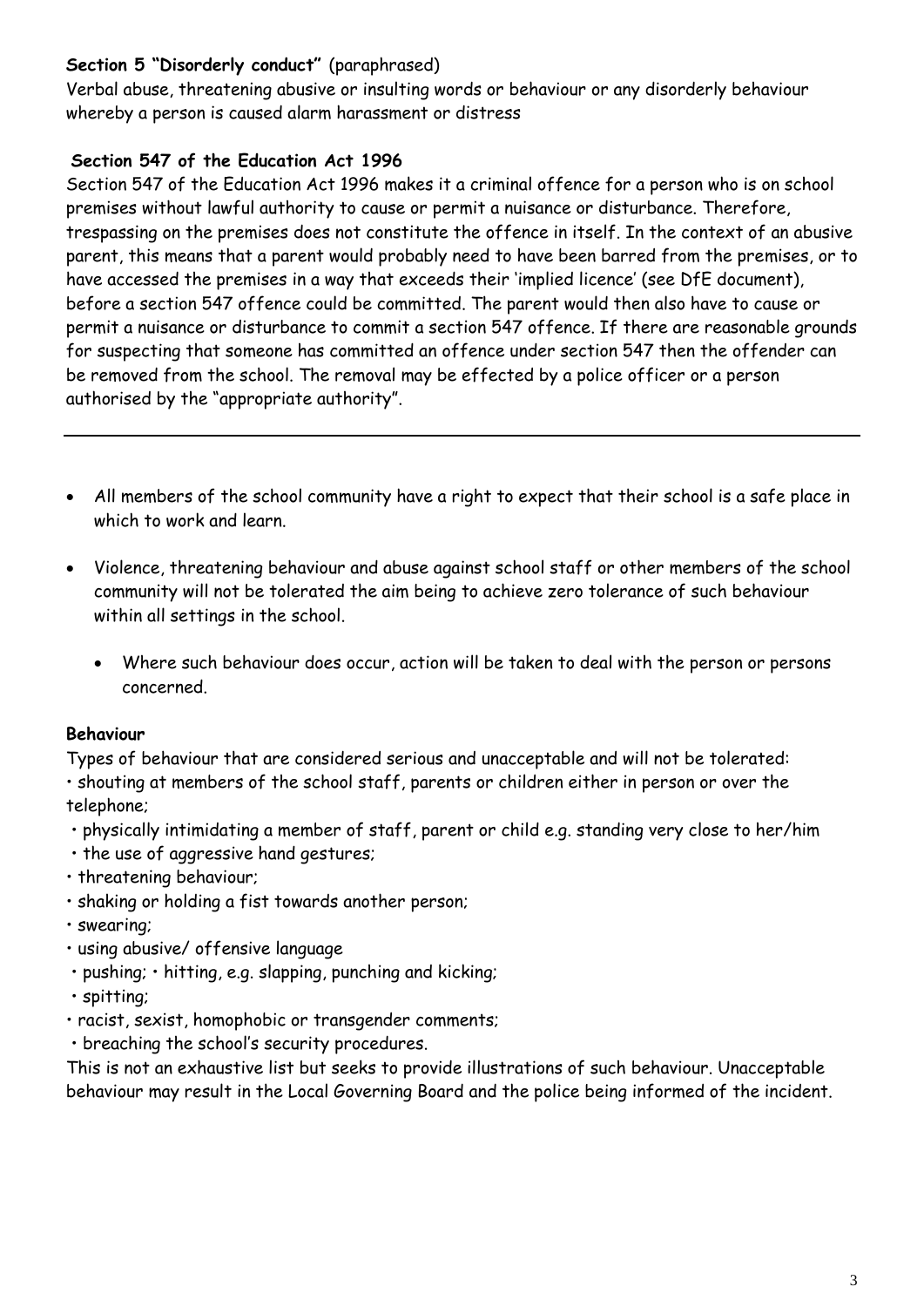## **Action to be taken if an incident occurs**

At any stage, the school may report serious incidents of abusive and threatening behaviour to the specific school's Local Governing Board, Local Authority, Police and the Multi-Academy Board of Directors, as deemed necessary.

The school has a statutory responsibility to record any racist or discriminatory incidents on the Section 175 Safeguarding Self-Assessment form and report back to the Local Governing Board. (See Equality Guidance)

- If an incident involving threatening behaviour or abuse does occur then an incident report form will be completed by the member of the school community against whom the abuse was directed. In the case of this being a pupil a member of staff may complete the form on their behalf. **(Incident Report Form attached)**
	- The Principal will speak to the person or persons perpetrating such an incident privately. It will be put to them that such behaviour is unacceptable and an assurance will be sought that such an incident will not be repeated. It will be stressed on this occasion that repetition of such an incident will result in further more serious action being taken. *(Step 1 - Verbal warning)*
- If a second incident occurs involving the same person or persons, the Principal will write to the adult(s) informing them once again that this conduct is unacceptable. *(Step 2 – written warning)*
- If a third incident occurs involving the same person or persons, the Chair of Local Governing Board will write to the adult(s) giving a final warning that this abusive and threatening behaviour is unacceptable, and that a repetition of this conduct will leave the governors no option but to take further action. *(Step 3 – Final written warning)*
- If such an incident recurs, or if an initial incident is considered serious enough by the Principal, the Chair of the Local Governing Board would be involved to enforce any action deemed necessary. This may result in a person or persons being excluded from school premises.  *(Step 4 – Local Governing Board Ban Letter)*

#### **Any incidents of violent conduct would immediately proceed to Step 4.**

 If following a decision to ban a person from the school premises, that person nevertheless persists in entering school premises and is displaying unreasonable behaviour, such a person may be removed from the school premises as a trespasser under Section 547 of the Education Act 1996 and charged with an offence under the Public Order Act 1986.  *(Step 5 – Involvement of the police.)*

All parents, even if excluded from school premises, have a right to seek an appointment to speak to school staff about their child's educational progress.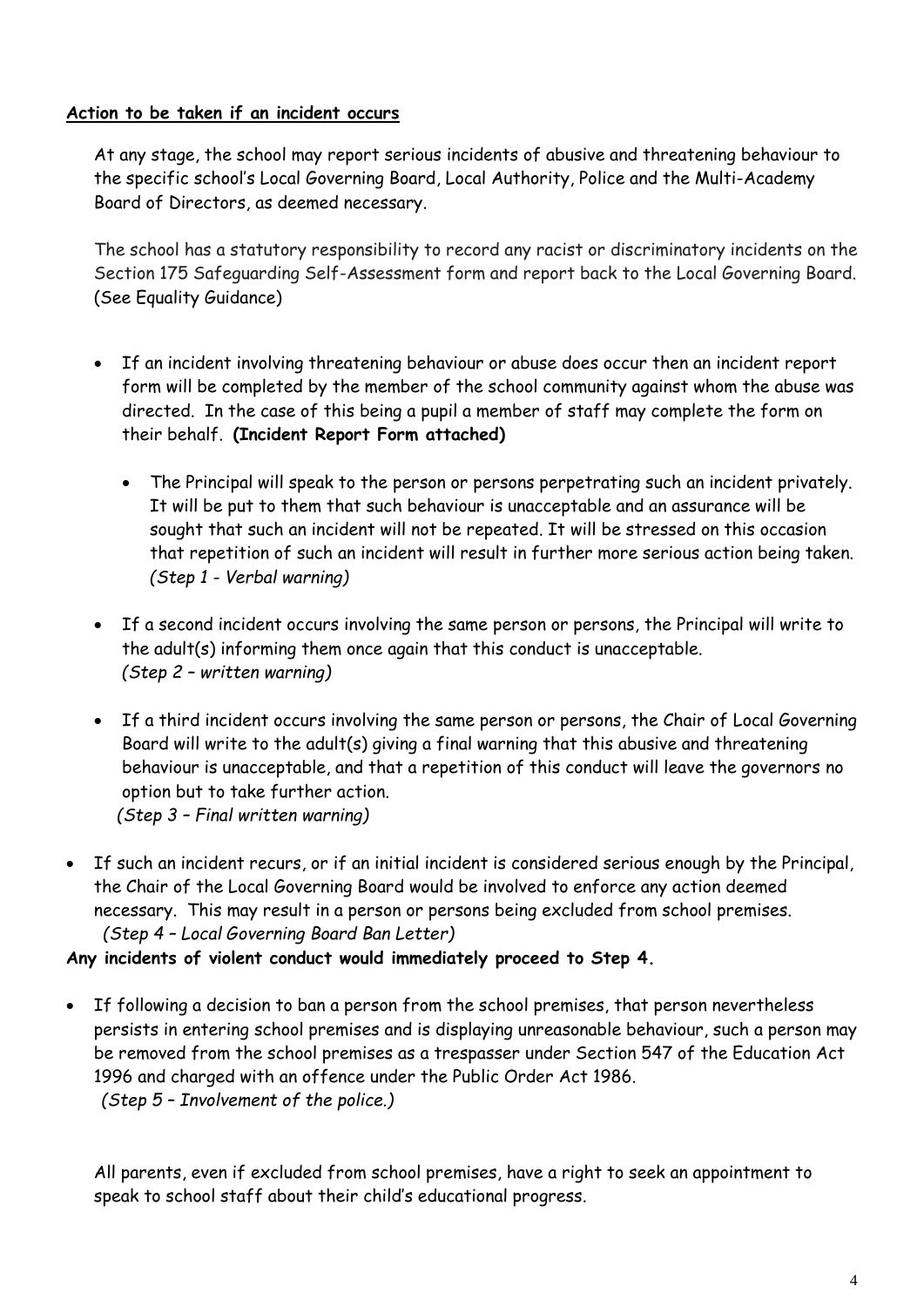



# ABUSIVE OR THREATENING BEHAVIOUR - INCIDENT REPORT FORM

| 1. Member of staff reporting incident                                    |  |
|--------------------------------------------------------------------------|--|
|                                                                          |  |
|                                                                          |  |
| 2. Details of person assaulted / verbally abused                         |  |
|                                                                          |  |
|                                                                          |  |
| 3. Details of trespasser / assailant / verbal abuser (if known)          |  |
|                                                                          |  |
| 4. Witness(es) if any                                                    |  |
| Name:                                                                    |  |
|                                                                          |  |
|                                                                          |  |
|                                                                          |  |
| Other information / relationship between member of staff / abuser if any |  |
|                                                                          |  |
|                                                                          |  |